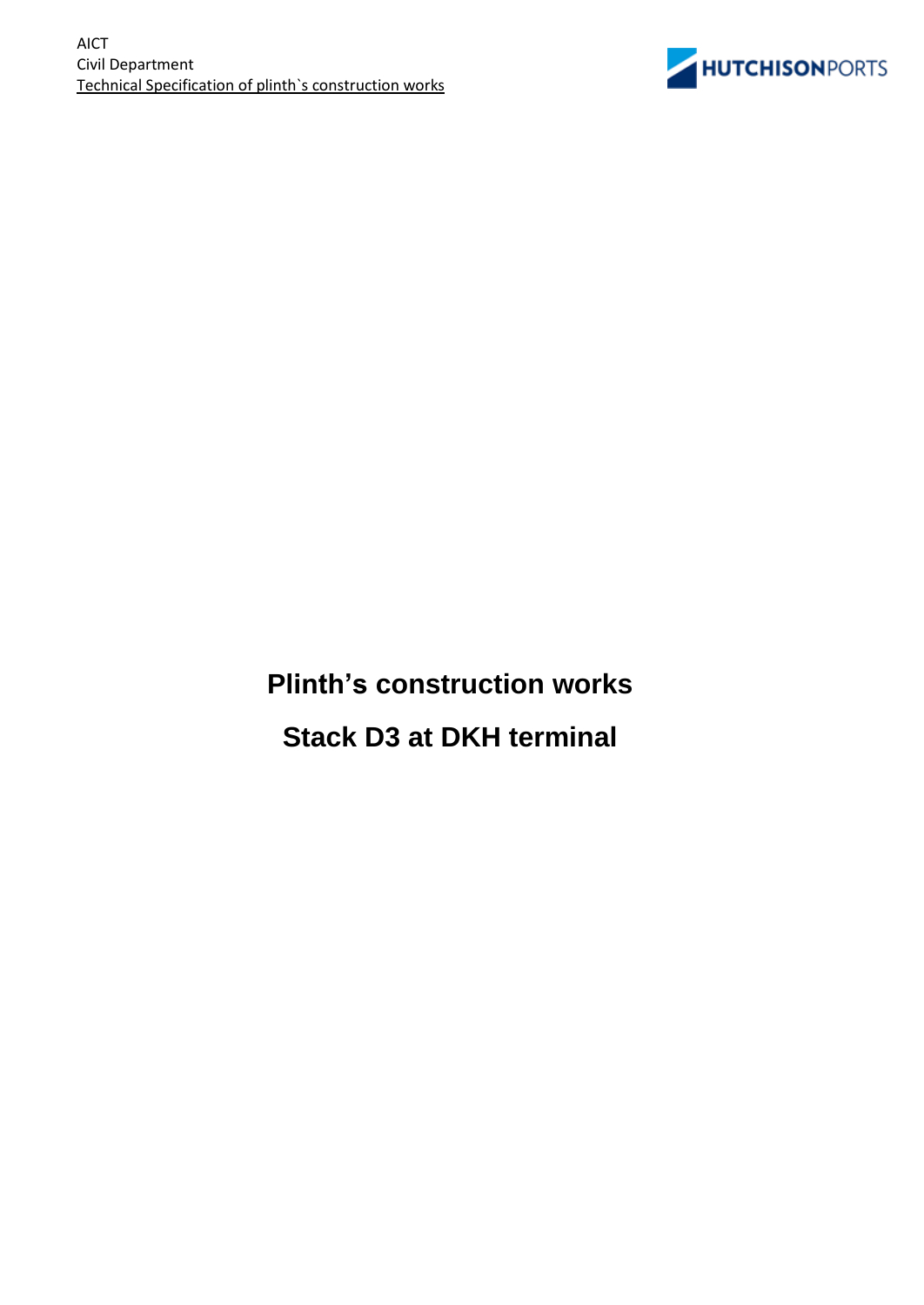

# **Table of contents**

- 1- Scope of work
	- 1.1 Plinths construction works
	- 1.2 Asphalt Paving Surface Repair.
- 2- Work procedures and specifications
	- 2.1 Plinths construction works
	- 2.2 Asphalt Paving Surface Repair.
- 3- Conditions and terms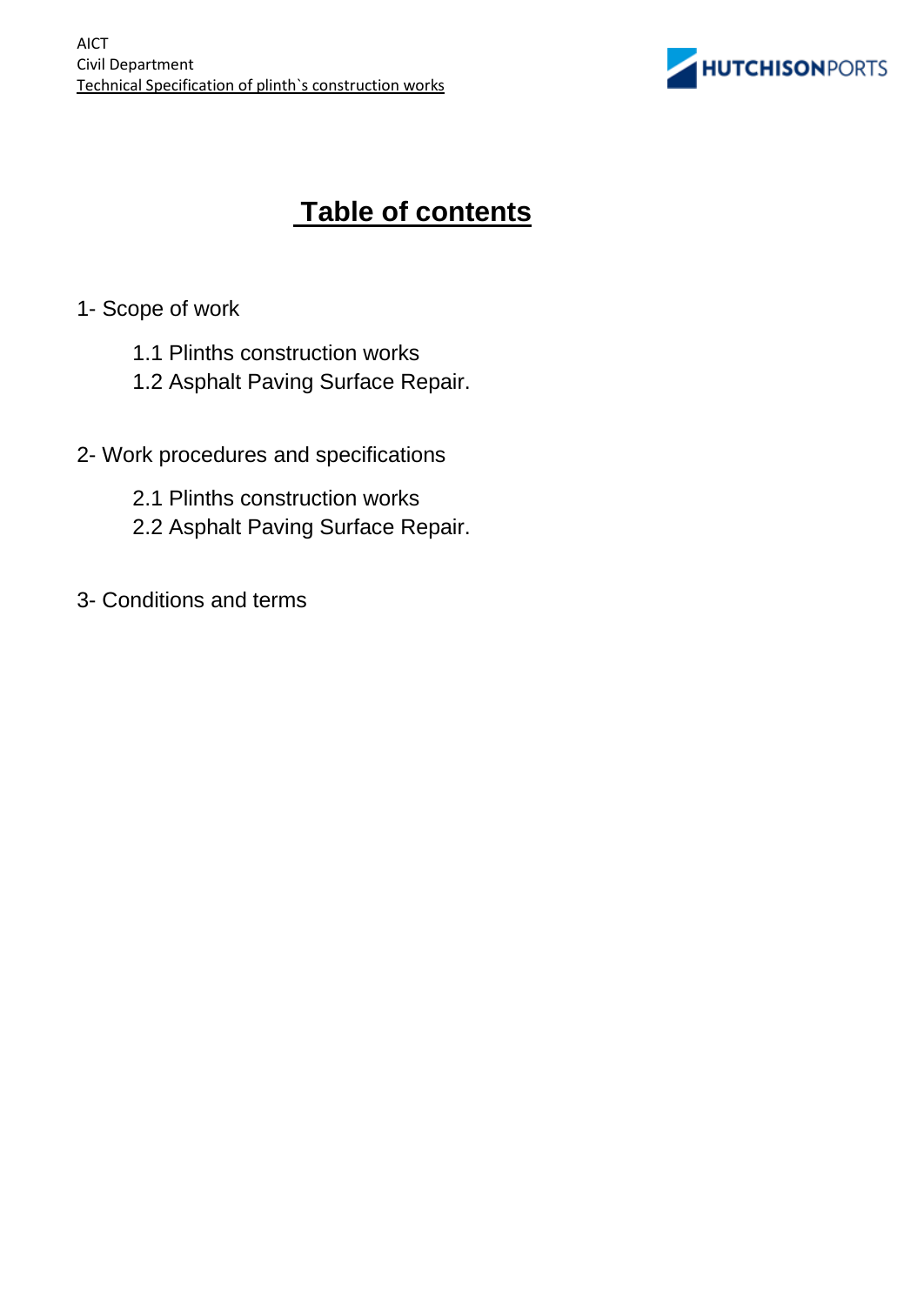

### **Introduction**

The scope of the works comprises of the construction of a new rigid reinforced concrete container bases stacking at D3, new plinths will be constructed between existing RTG runway, and the truck lane which will repaired as asphalt surface repair. The Plinths are designed for stacking containers in blocks 6 high and 6 wide.

### **1.Scope of work.**

### 1.1 Plinth's construction works

- The contractor shall review container bases design and ensure that Plinths are designed for stacking containers in blocks 6 high using RTG cranes.

- The contractor shall submit a full design for storm water drainage system reviewed and approved from AICT accepted well-known consultant for prior approval.

- A full set of working drawings reviewed and approved from an accepted well-known consultant should be submitted for prior approval.

- The contractor shall remove the existing paver blocks and shall excavate the area till 45cm depth.

- Contractor shall remove disposal to approved dumping area using his equipment.

- Contractor shall compact the sub grade to achieve a density not less than 95% of maximum dry density of sub grade

- Los Angeles abrasion value no greater than 50 (ASTM C535)
- Ten Percent Fines Value (TFV) greater than 50kN(BS 812-Ill)
- Magnesium soundness value less than 35 (MS35). (BS 812-121)
- Flakiness index no greater than 50 (BS 812-105)
- Water Absorption (supplier to stare value) (BS 612-2)
- Fines Content (M25um) shall be non-plastic (BS 1377-2)

- The laboratory CBR value shall be a minimum of 60% at 100% of the laboratory maximum dry density after soaking for 96 hours.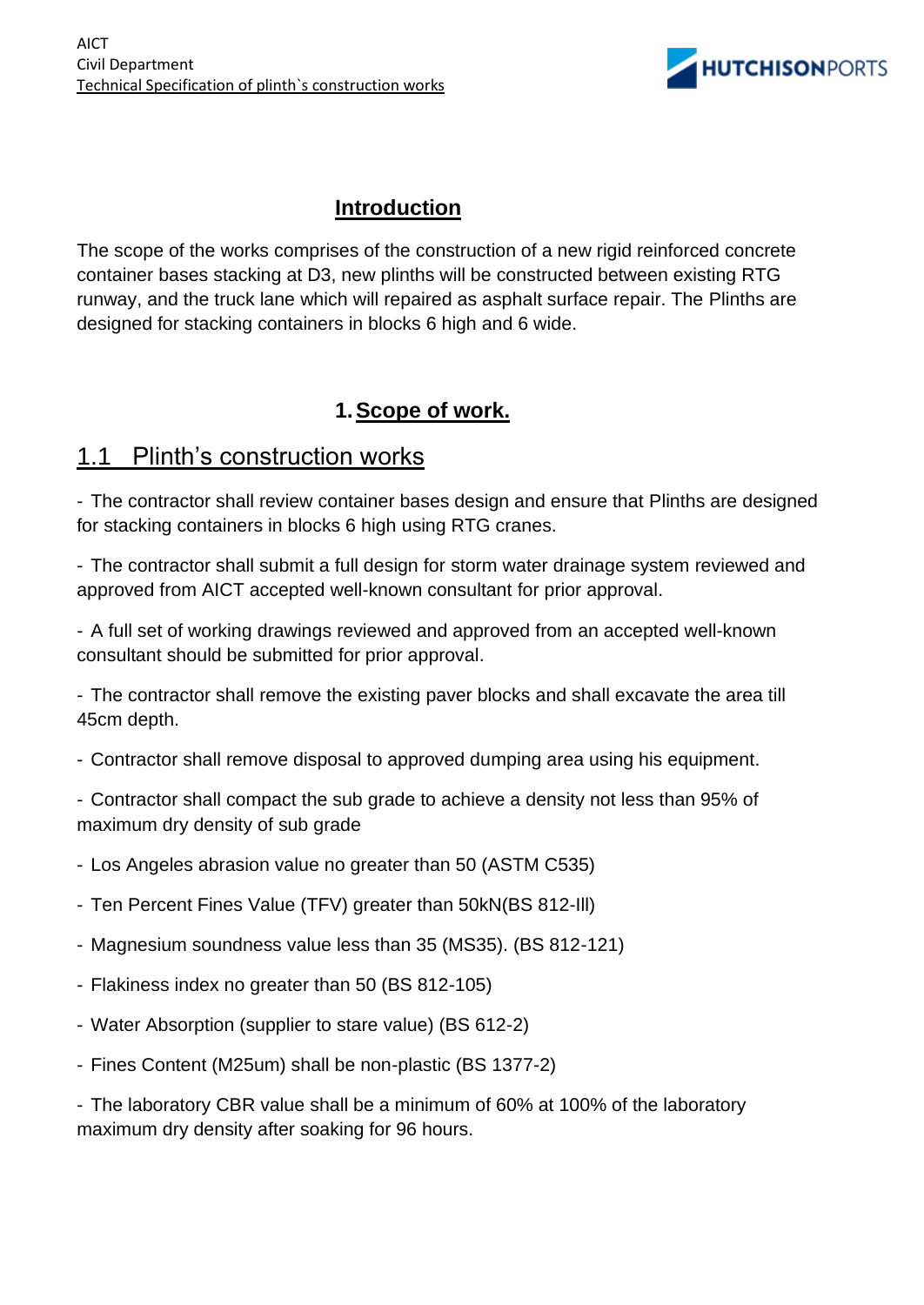

- Laboratory Samples to be defined by AICT engineer, tests should be done through faculty of engineering, or any other owner approved labs.

- Only if needed **(existing subbase soil after excavation and compaction could not achieve required bearing capacity) Supply**, filling and compaction cement soil replacement layer 20cm total thickness of crushed stone and cement 50Kg/m<sup>3</sup>, compaction ratio not less than 100% from Max. dry density, then; to apply all above mentioned testing procedure and according to Specifications and Directions of the engineer.

- Contractor to Cast 10 Cm for the plane concrete under the new rigid reinforced concrete plinths Min cement content must be not less than 370 kg  $/m<sup>3</sup>$  for C20

- Furnish, Form, Place, finish and Cure Reinforced Concrete for container base slabs of thickness 35 cm, with Minimum cement content 400 kg/m3.

- Concrete must be cured according to The Egyptian Code and The Egyptian Standards Specifications. (ESS)

- Contractor shall submit compressive strength test result of standard cubes after 7 and 28 days

- The Contractor shall check the level relative to Mean Sea Level (MSL) of any temporary benchmarks to be used in survey of the Works and shall establish additional benchmarks such that no level is transferred more than one kilometer without being tied into an accepted bench mark.

- Benchmarks shall be numbered, and their establishment shall be to the acceptance of the Engineer.

- All existing level and other survey information is given without warranty regarding accuracy. Prior to commencement of any work the Contractor is required to undertake in the presence of the Engineer, a comprehensive survey of existing levels. All records of the survey and levelling work upon which the measurement of the Works will be based are to be agreed and signed by both Contractor and Engineer.

- Unless otherwise approved, existing levels are to be measured arid agreed at least seven days before such levels are to be disturbed by earthwork or other activities

- The method of surveying shall be to the acceptance of the Engineer. Field books and tabulated data shall be well maintained and shall be available for inspection and checking by the Engineer when requested.

- The Works include the following items: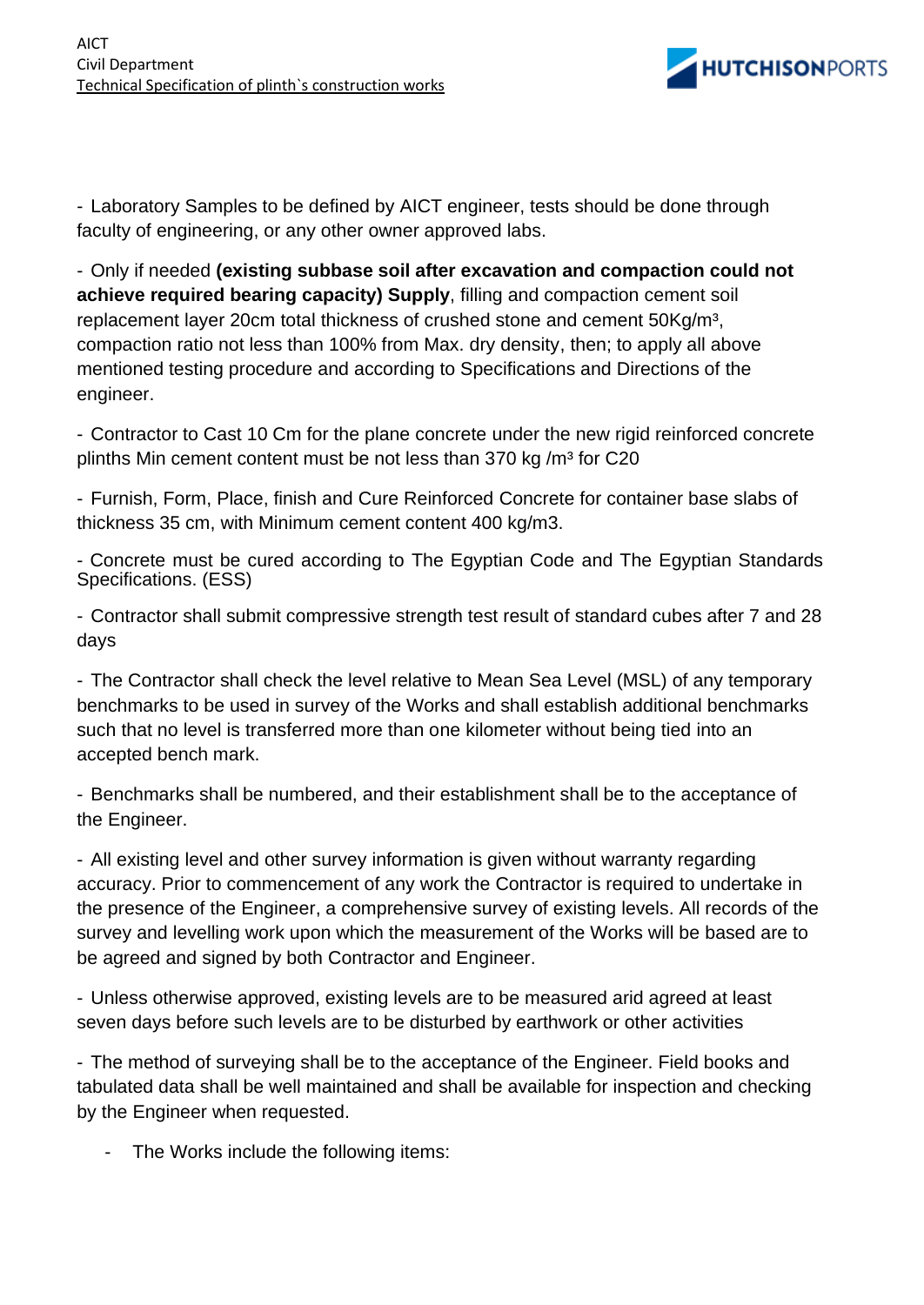

Excavation to appropriate levels to allow construction of new container base slabs.

Ground treatment as required if needed

Construction of new concrete pavement

Construction of new reinforced concrete plinths

Construction of storm water drainage system

Provision of Stack markings.

- The Contractor shall submit a detailed method statement to the Engineer for approval defining his proposed arrangement to avoid the effects of thermal cracking and temperature differentials. The method statement shall include but not be limited to, the size and sequence of pours, concrete temperature-monitoring system of pours, formwork type and removal time, and calculations for temperature and strain development at internal and surface locations, considering here of hydration, ambient radiation and temperature, and physical restraints.

- Subject to approval, the Contractor may include in his mix design an admixture in the form of a retarder, plasticiser or water reducing agent to produce a more workable mix taking into consideration the necessity for the satisfactory compaction of the indicated slab thicknesses. The Contractor shall be deemed to have included in his rates for admixtures if he intends to use them. The Contractor shall have stated in the method statements submitted with his tender whether he intends to use any admixture, the trade name, if any, of the admixture, its nature and composition and the name and address of the proposed supplier.

- The Contractor shall submit for prior approval details of his proposed mixes, including the proportions of all materials and intended compacting factor. He shall state a target mean strength and standard deviation to take account of the specified strengths and the requirements for works flexural strength and core tests.

- The concrete shall conform with the requirements of BS EN 13877-2. A pavement quality concrete shall be used; the maximum aggregate size shall be 40mm.

- The constituents of the concrete shall conform with BS EN 206-1 and BS 8500-1 and BS EN 13677-1.

- The Pavement Quality (PQ) concrete for surface slabs should be C40/32 concrete with minimum flexural strength of 4.5 MPa.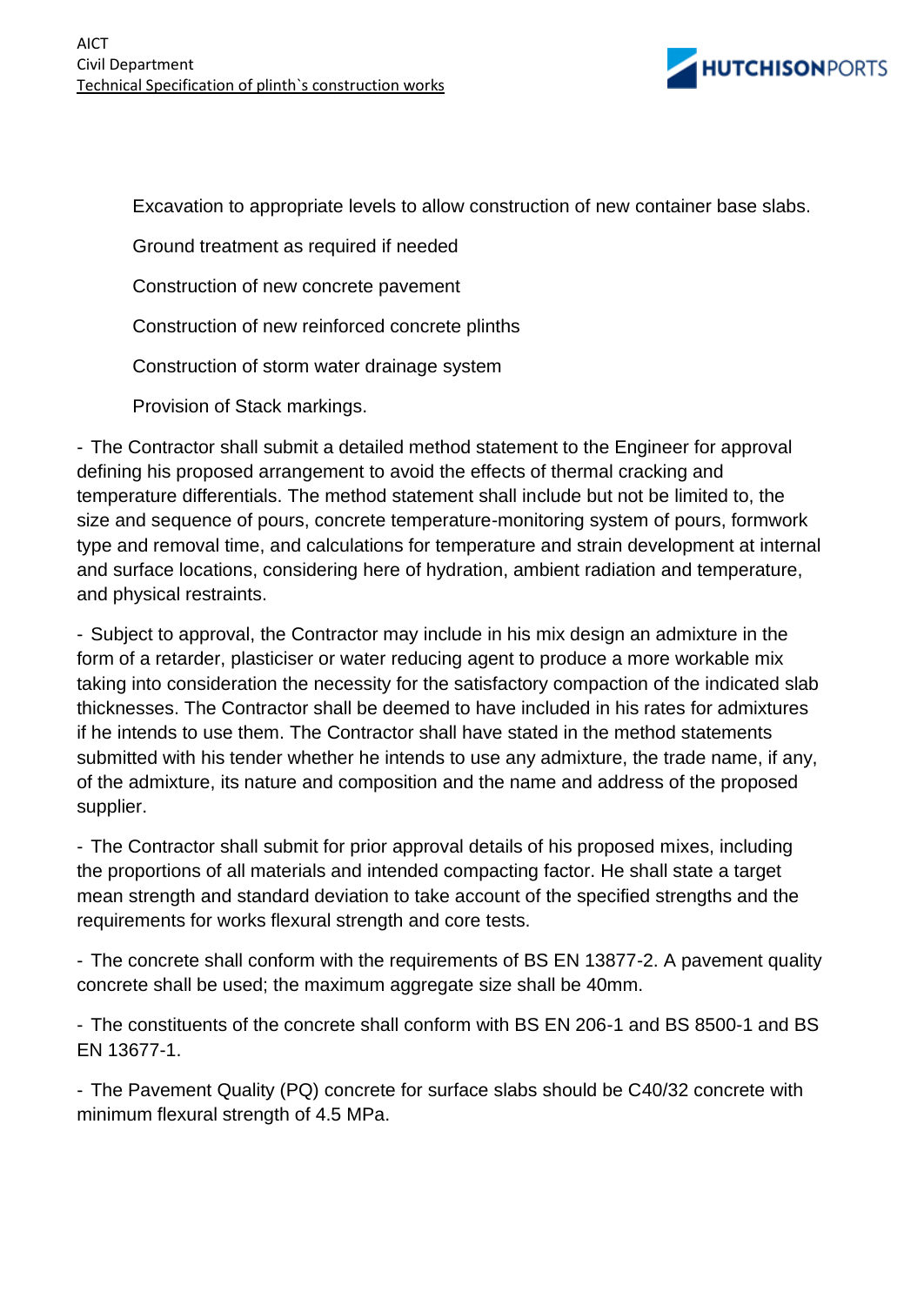

- If specified minimum cement contents are not sufficient to produce concrete of the flexural strength required, they shall be increased as necessary, without additional compensation under the Contract.

### 1.2 Asphalt paving repair

- Contractor to survey working area to determine the varies level difference
- Contractor to remove surface layer of asphalt paving "not less than 8 cm thickness" using Asphalt scraper machine
- Contractor to remove cutting results to approved dumping area out the terminal using trucks
- Contractor to clean the surface layer mechanically from any loose materials or fine sands
- Contractor to apply RC1 (0.75-1 kg/m2) between existing layer and new layer
- using asphalt finisher Contractor to apply surface layers (wearing course) specified to class 4 road classification
- contractor to compact the surface layer using compactor not less than 12ton
- Contractor to check levels after finishing in attendance of AICT engineer for acceptance or rejection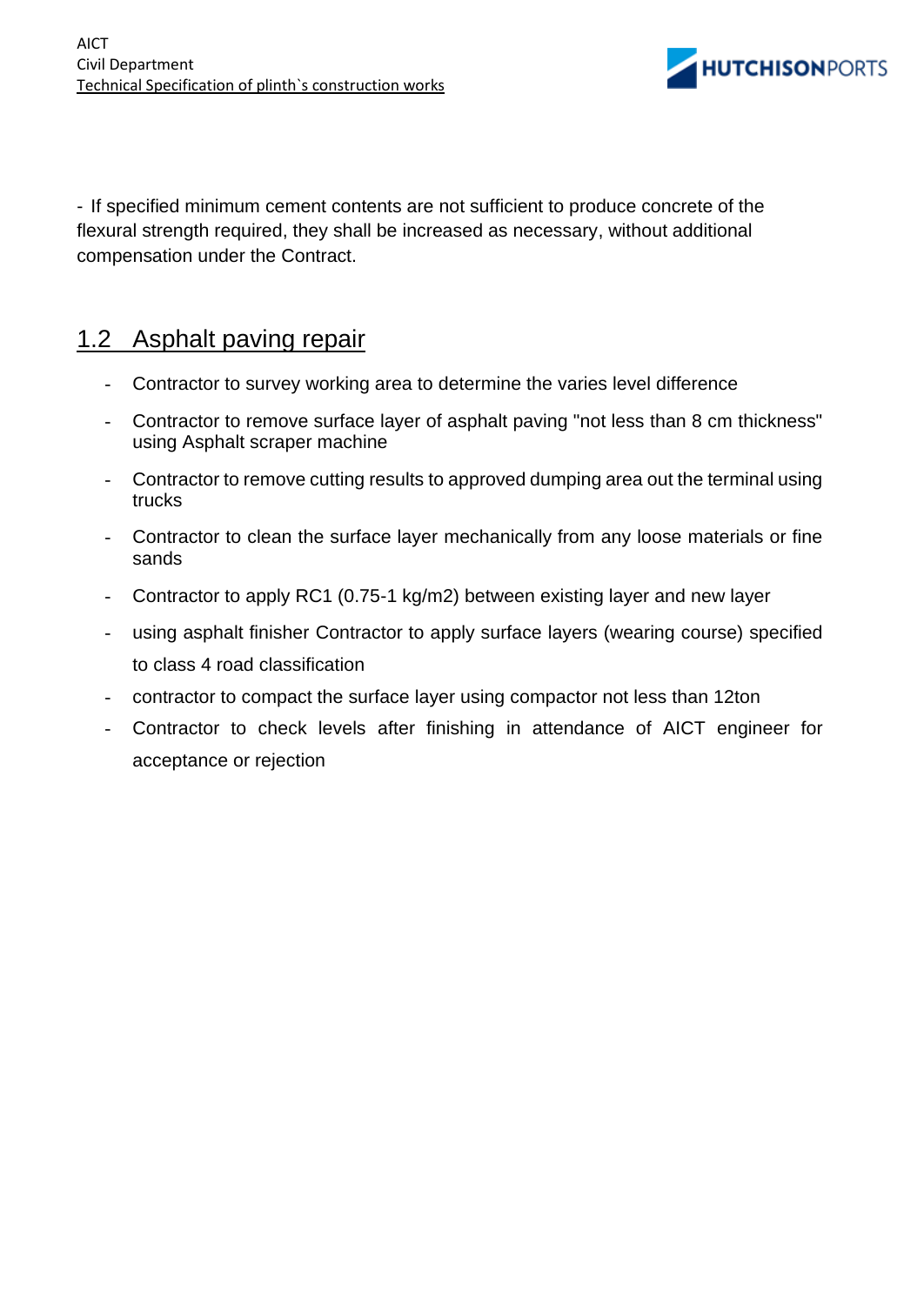

### **2. Work procedures and technical specifications**

#### **- Technical specifications**

#### **Excavation work**

- Excavation shall be carried out to the required lines, levels and profiles according AICT Engineering Representative may direct or approve in writing. The work shall be carried out in such a way as to avoid disturbance to the surrounding ground, and particular care shall be taken to maintain stability when excavating in close proximity to existing works or structures.
- Contractor shall perform on his cost initial "before excavation" and final "after excavation" survey to determine levels after excavation in attendance of AICT engineer
- Open excavations shall be maintained in stable condition and shall be protected against any deterioration due to the effects of inclement weather.
- All material arising from excavations shall be disposed of offsite, when it shall be placed directly in such Works or set aside for use as and when required in approved stockpiles.
- The Contractor shall notify the AICT Engineering Representative without delay of any unusual ground conditions encountered during excavation.
- In the location of existing services excavation shall be carried out by manual tools and labors and every care shall be taken to avoid damage to such services including providing temporary supports where necessary. Services shall have been first located by hand-digging.
- Any damage to any existing service caused by the Contractor's activities shall be immediately notified to AICT Representative, and the Contractor shall to his cost take immediate action to repair or reinstate the service
- No excavation work is allowed at night to avoid any damages could be happened to existing services such as: electrical cables, water pipe, drainage pipe…etc.
- When excavations have been taken out accurately to the profiles or dimensions required for the work, the Contractor shall inform AICT Engineering Representative to carry out an inspection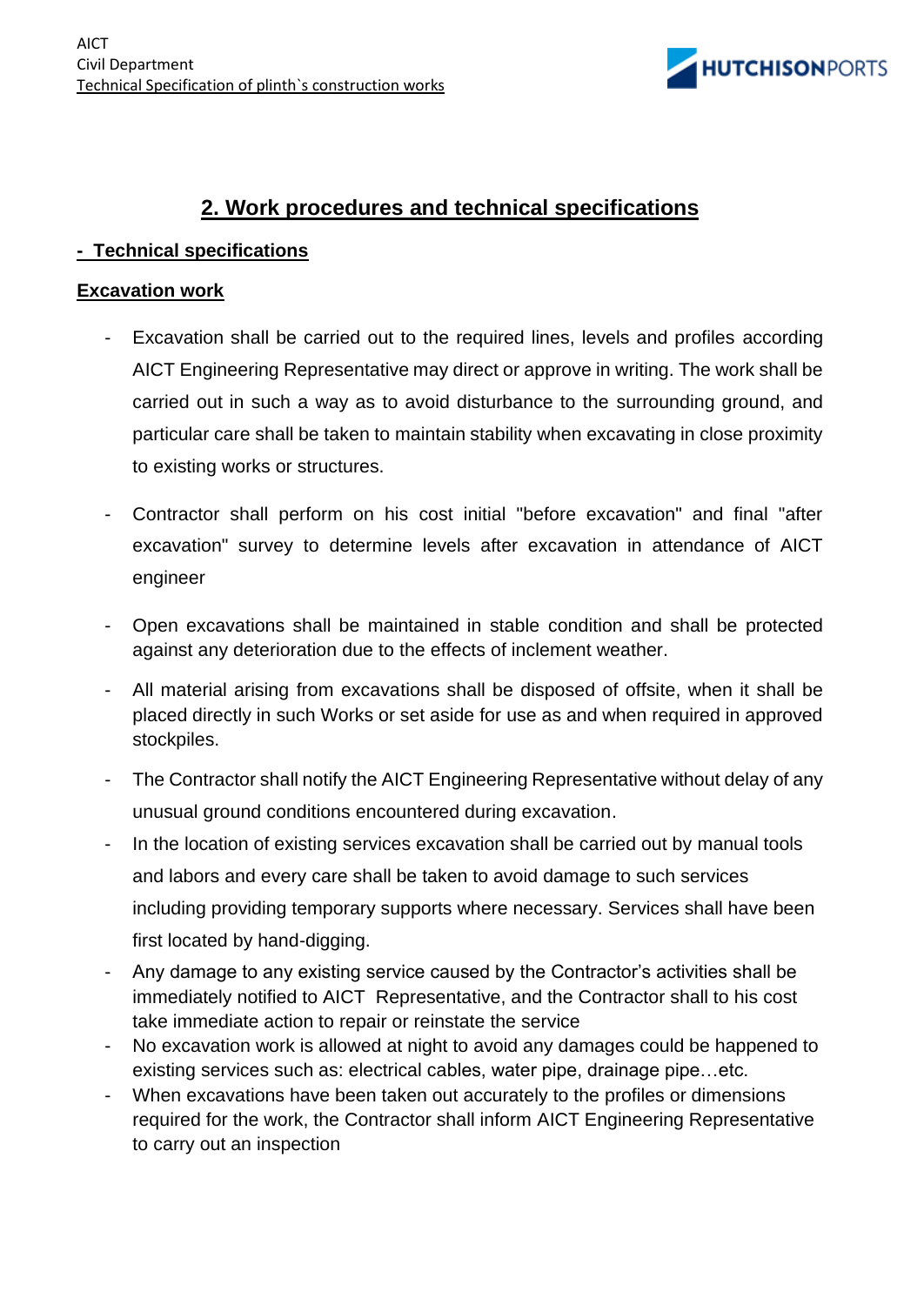

Excavation works shall include any dewatering works required for the excavated area without any additional cost

#### **Sub grade layer**

- Contractor to Notify AICT Engineer when excavations have reached required sub grade.
- Reconstruct sub grades damaged by rain, accumulated water, or construction activities, as directed by the AICT Engineer.
- Contractor to perform proctor test to determine the dry density of natural soil.
- Contractor to compact the sub grade layer to achieve not less than 95% of layer dry density
- After compaction the layer should be in one level along the area.
- Sub grade layer shall be covered with the pavement layer as soon as possible after inspection & compaction test to prevent moisture content rising above the permitted and prevent erosion, scour.
- If this happened as an effect of rain, traffic or other cause, contractor shall repair and retest the layer on his cost.

#### Sub Base layer

Consist of approved granular materials such as gravel or crushed rocks blended with fine sand by required grading and should be clear from any fine clay or any organic materials.

Percentage of weight of passing sieves with openings of the four for Stones thick, thin will be as follows.

| 76.20 mm   | 100      |
|------------|----------|
| 63.50      | 100-90   |
| 38.10      | 60-25    |
| 19.05mm    | $10 - 0$ |
| 9.52       | 100      |
| 4.46       | 100-85   |
| 149 micron | $25 - 5$ |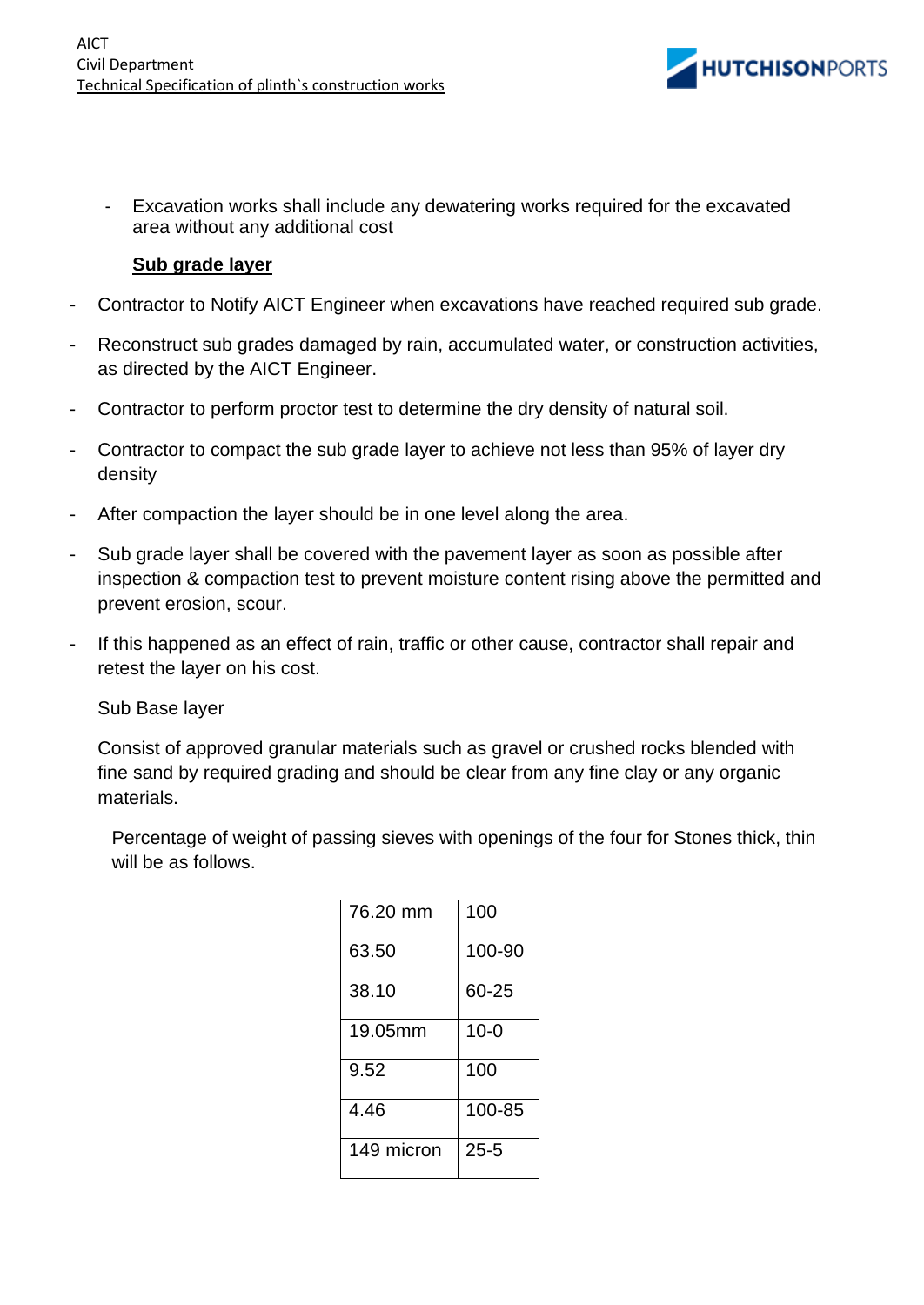

- Plasticity index not more than 6 % and liquid limit not more than 25%.
- percentage of passing from sieve no. 200 not more than 10%
- sand equivalent coefficient not more than 25%
- Resistance to Degradation of Small-Size Coarse Aggregate should less than 50%
- Percentage of achieved compaction must be more than 95% of max dry density using modified Proctor test
- The CBR Not less than 30 %.
- Contractor shall perform all tests required by AICT engineer to assure the previously mentioned specifications
- Subbase layer thickness shall not less than 15 cm/ layer
- Placing backfill or fill material on surfaces that are muddy or during rain is not allowed

Base Layer

- Contractor to submit and lay compact and test the base layer according to following specifications:
- grading of aggregates from 2.5 to 3/8 inches
- CBR must be not less than 50%
- Plasticity index not more than 6 % and liquid limit not more than 25%
- Resistance to Degradation of Small-Size Coarse Aggregate should be 35%
- Los Angles test result must be less than 50%
- Compaction must achieve 98% of dry density measured from sand cone method (in site test)

MCO Layer

This material is priming material to be apply after maximum 16hrs of finish final level of base layer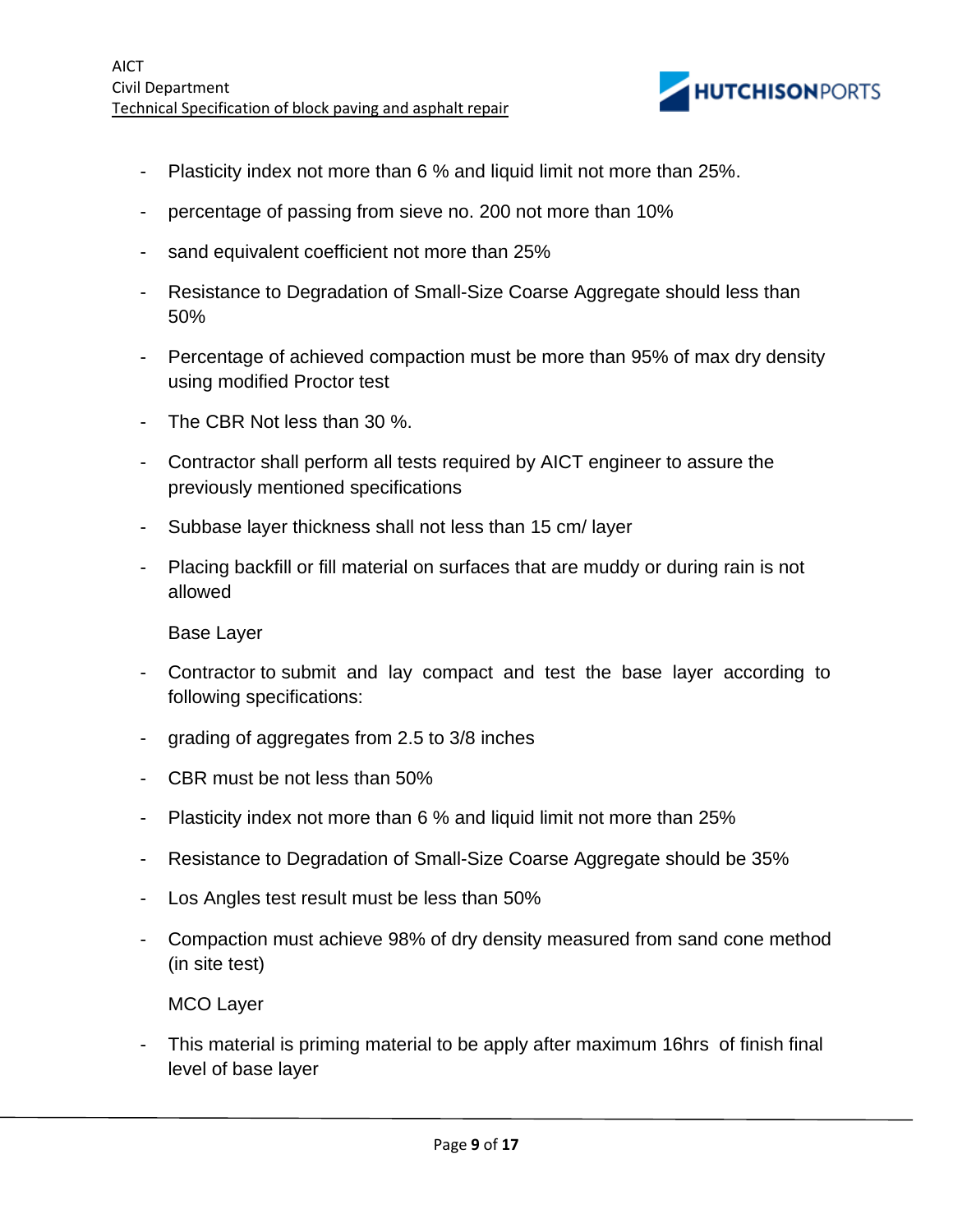

- This material must be sprayed between base layer and bas layer of asphalt pavement by rate 1.5 kg \ m2 and It is not allowed to spray the MC0 if the spraying performance & rate is affected by wind or rain or such likes.
- Base layer must be dry and clean of any fine sand or loose materials or particles
- This material must be sprayed mechanically using proper equipment.
- This material should be complied with Specifications of Egyptian code for roads construction
- The temperature of this material Must be constant between 60 degrees Celsius to 80 degrees Celsius using approved vehicle with spray bar and multiple nozzles
- If the area of asphalt paving is small area and vehicle cannot be used, skilled labors can be used in spraying MC0
- Applying MC0 during rainy weather is not allowed

RC1 layer

- This material sprayed between base layers of asphalt and link layer of asphalt by rate 0.57-1 kg/m2 and between link layer of asphalt and surface layer of asphalt by same rate.
- This material must be sprayed mechanically using proper equipment.
- This material must be comply with Specifications of the American Society for employees of the roads and Egyptian standard specification ESS
- the temperature of this material must be between 65 degrees Celsius to 95 degrees Celsius during applying of this layer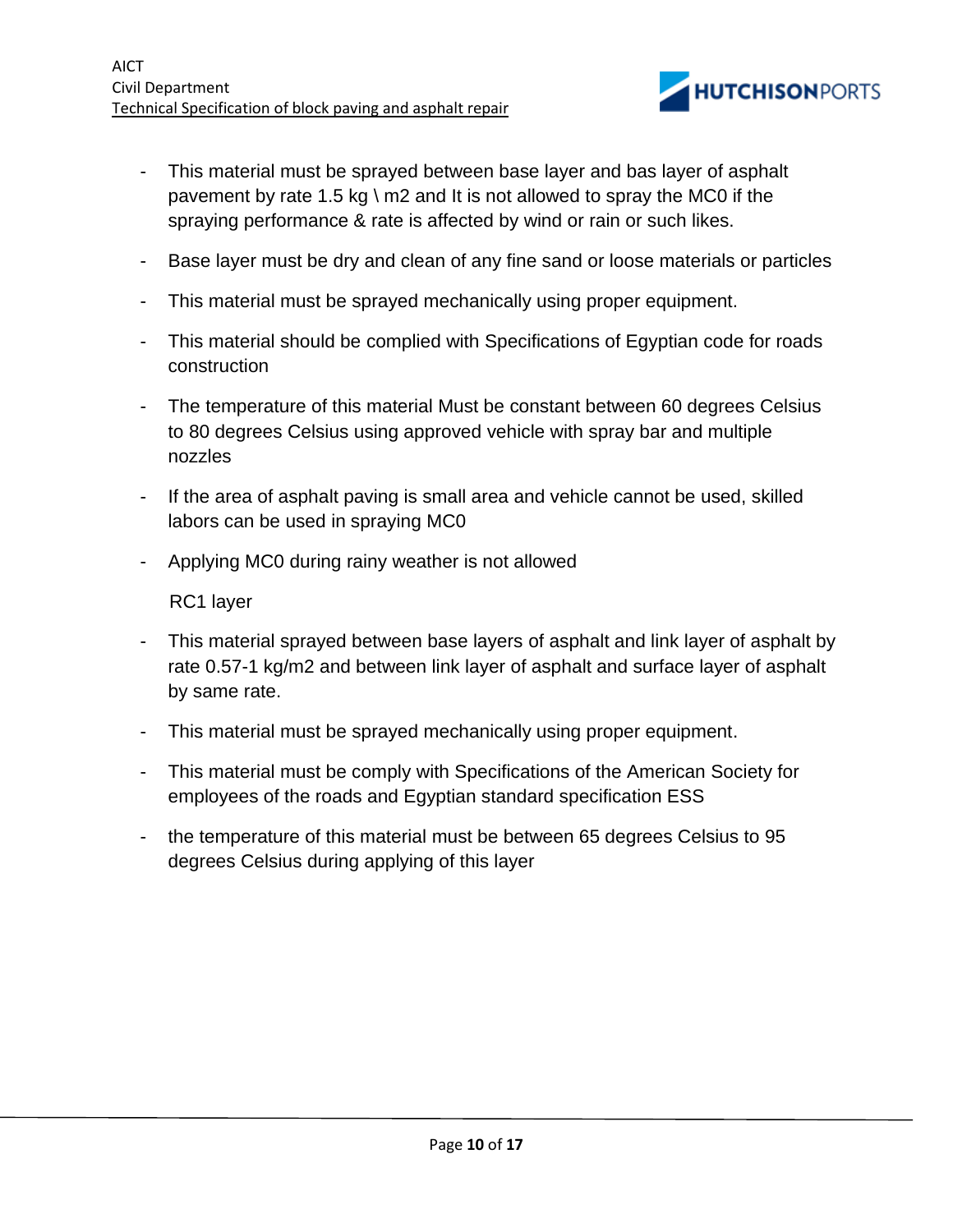#### AICT Civil Department Technical Specification of block paving and asphalt repair



|                                                                            | Mix Reference                 |                                                         |                                                         |                                                         |                                                     |  |
|----------------------------------------------------------------------------|-------------------------------|---------------------------------------------------------|---------------------------------------------------------|---------------------------------------------------------|-----------------------------------------------------|--|
|                                                                            | A1                            | B1                                                      | C1                                                      | D1                                                      | D <sub>2</sub>                                      |  |
| Use                                                                        | Lean Concrete<br>and Blinding | Unreinforced concre<br>te                               | Reinforced concrete                                     | Reinforced concrete                                     | Reinforced concrete                                 |  |
| Characteristic strength (N/mm2)                                            | 10                            | 20                                                      | 30                                                      | 40                                                      | 45                                                  |  |
| Minimum cover (mm)                                                         | N/A                           | N/A                                                     | 50                                                      | 50                                                      | 75                                                  |  |
| Nominal max. aggregate size                                                | 20                            | 20                                                      | 20                                                      | 20                                                      | 20                                                  |  |
| Cement-<br>type cement replacements (refe<br>r to Clauses 7.003 and 7.007) | OPC                           | <b>OPC</b><br>or 75% OPC/25% PFA                        | OPC<br>or 75% OPC/25% PFA                               | <b>OPC</b><br>or 75% OPC/25% PFA                        | OPC<br>or 70% OPC/30% PFA                           |  |
|                                                                            |                               | or 50% OPC/50% GGB<br><b>FS</b>                         | or 45% OPC/55% GGB<br>FS                                | or 45% OPC/55% GGB<br><b>FS</b>                         | or 30% OPC/70% GGBFS<br>or blended hydraulic cement |  |
| - Min cement content (kg/m3)                                               | 100                           | 325                                                     | 370                                                     | 370                                                     | 420                                                 |  |
| - Max cement content (kg/m <sub>3</sub> )                                  | N/A                           | 375                                                     | 425                                                     |                                                         | 450                                                 |  |
| Water/cement ratio                                                         |                               |                                                         |                                                         |                                                         |                                                     |  |
| - Absolute max                                                             | N/A                           | 0.50                                                    | 0.45                                                    | 0.40                                                    | 0.38                                                |  |
| - Nominal design                                                           | N/A                           | 0.43                                                    | 0.40                                                    | 0.38                                                    | 0.36                                                |  |
| Type of coarse aggregate                                                   | Natural / crus<br>hed         | Natural / crushed                                       | Natural / crushed                                       | crushed                                                 | crushed                                             |  |
| Maximum chloride content by W<br>t. cement % (refer to Clause 7.03         | N/A                           | 0.20% -general                                          | 0.20% - general                                         | 0.20% - general                                         | 0.20% - general                                     |  |
| 1)                                                                         |                               | 0.20% - with sulphat<br>e resisting Portland c<br>ement | 0.20% - with sulphat<br>e resisting Portland c<br>ement | 0.20% - with sulphat<br>e resisting Portland c<br>ement | 0.20% - with sulphate resist<br>ing Portland cement |  |
| Workability                                                                |                               |                                                         |                                                         |                                                         |                                                     |  |
| - Slump (mm)                                                               | N/A                           | $75 \pm 25$                                             | $75 \pm 25$                                             | $75 \pm 25$                                             | $100 \pm 25$                                        |  |
| - Compacting factor                                                        | N/A                           | 0.92                                                    | 0.92                                                    | 0.92                                                    | 0.92                                                |  |
| Max Temperature at placing (°C)                                            | N/A                           | 32                                                      | 32                                                      | 32                                                      | 32                                                  |  |
| Maximum sulphate content by<br>Wt. cement % (refer to Clause 7.<br>032)    | N/A                           | $\sqrt{4}$                                              | 4                                                       | 4                                                       | $\overline{\mathbf{4}}$                             |  |

g/m3 (refer to Clause 7.033)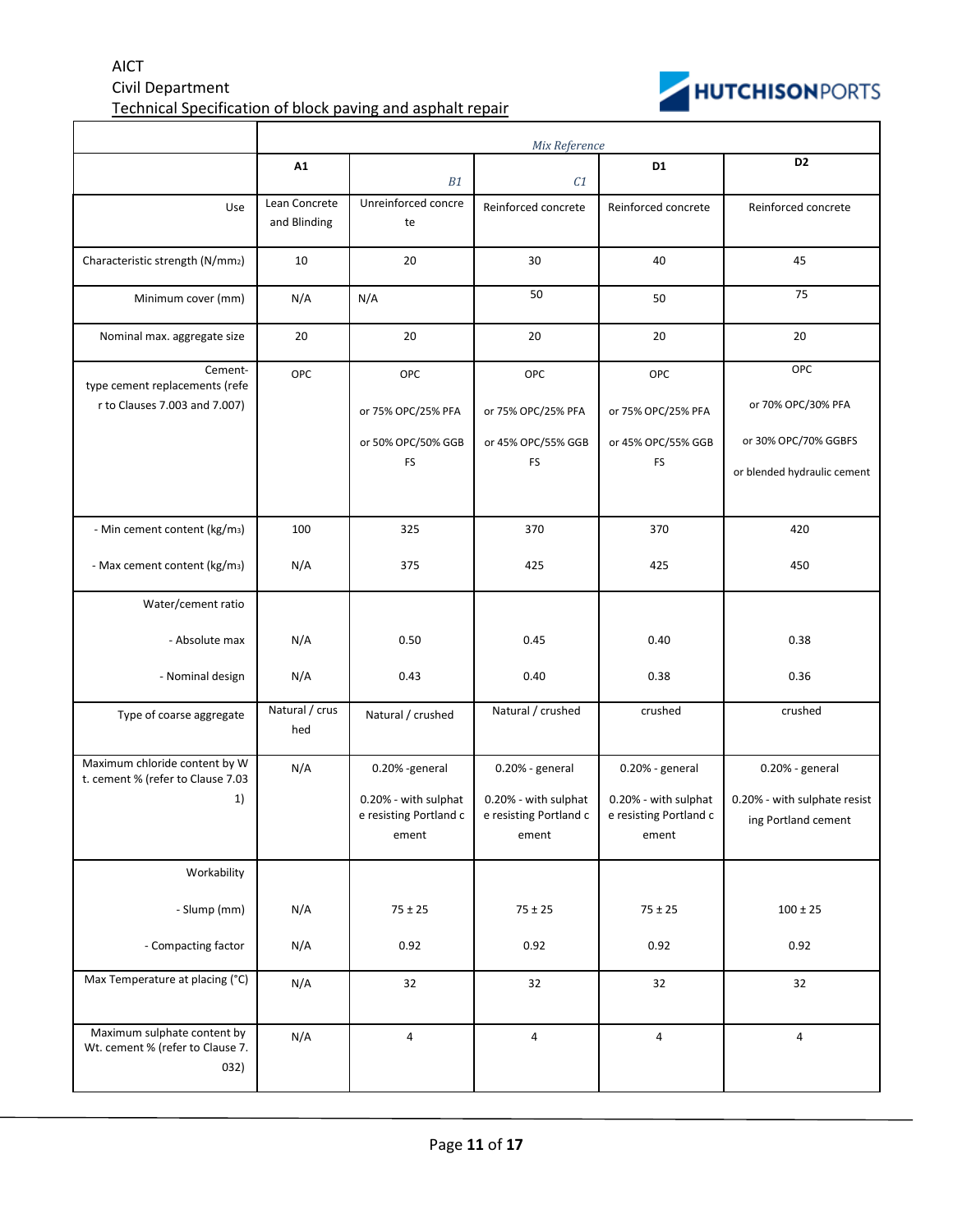

#### **Asphalt paving "surface layer"**

- Aggregates of asphalt materials shall be clean, hard and durable
- The percentage of material passing a 74 micron (no. 200) sieve shall not exceeds 8% of total mass of aggregates.
- Sieve analysis and Marshall test must be applied for at least 3 samples of asphalt mix, results should be complied with following specifications:

| requirements                                 | Hot mix asphalt mixture          |                                 |                                   |  |  |  |
|----------------------------------------------|----------------------------------|---------------------------------|-----------------------------------|--|--|--|
| <b>Material</b>                              | 12.5mm nominal<br>size aggregate | 25mm nominal size<br>aggregates | 37.5mm nominal<br>size aggregates |  |  |  |
| Optimum binder<br>content                    | $4.0\% - 6\%$                    | $4.0\% - 6\%$                   | $4.0\% - 6\%$                     |  |  |  |
| <b>Stability</b>                             | Not less than 15KN               | Not less than 15KN              | Not less than 15KN                |  |  |  |
| <b>Flow</b>                                  | $2.0 - 4.0$ mm                   | $2.0 - 4.0$ mm                  | $2.0 - 4.0$ mm                    |  |  |  |
| Voids total mixture                          | $3.0 - 5.0 %$                    | $3.0 - 5.0 %$                   | $4.0 - 6.0 %$                     |  |  |  |
| Percentage voids<br>of mineral<br>aggregates | 13.0%                            | 12.0%                           | 12.0%                             |  |  |  |
| Voids filled with<br>binder                  | $65 - 75%$                       | $65 - 75%$                      | $65 - 75%$                        |  |  |  |

- the contractor shall perform all required test on his cost and submit the test results to AICT Engineering representative for approval and acceptance.

- Contractor shall transport the hot mix in clean, insulated vehicles and shall be coated during trip

- Asphalt mix shall be applied mechanically using finisher, manual placing of asphalt materials shall be allowed in the following circumstances:

- for laying pavement on irregular shape area which machine cannot be used
- if the edges of pavement layer at gullies or manholes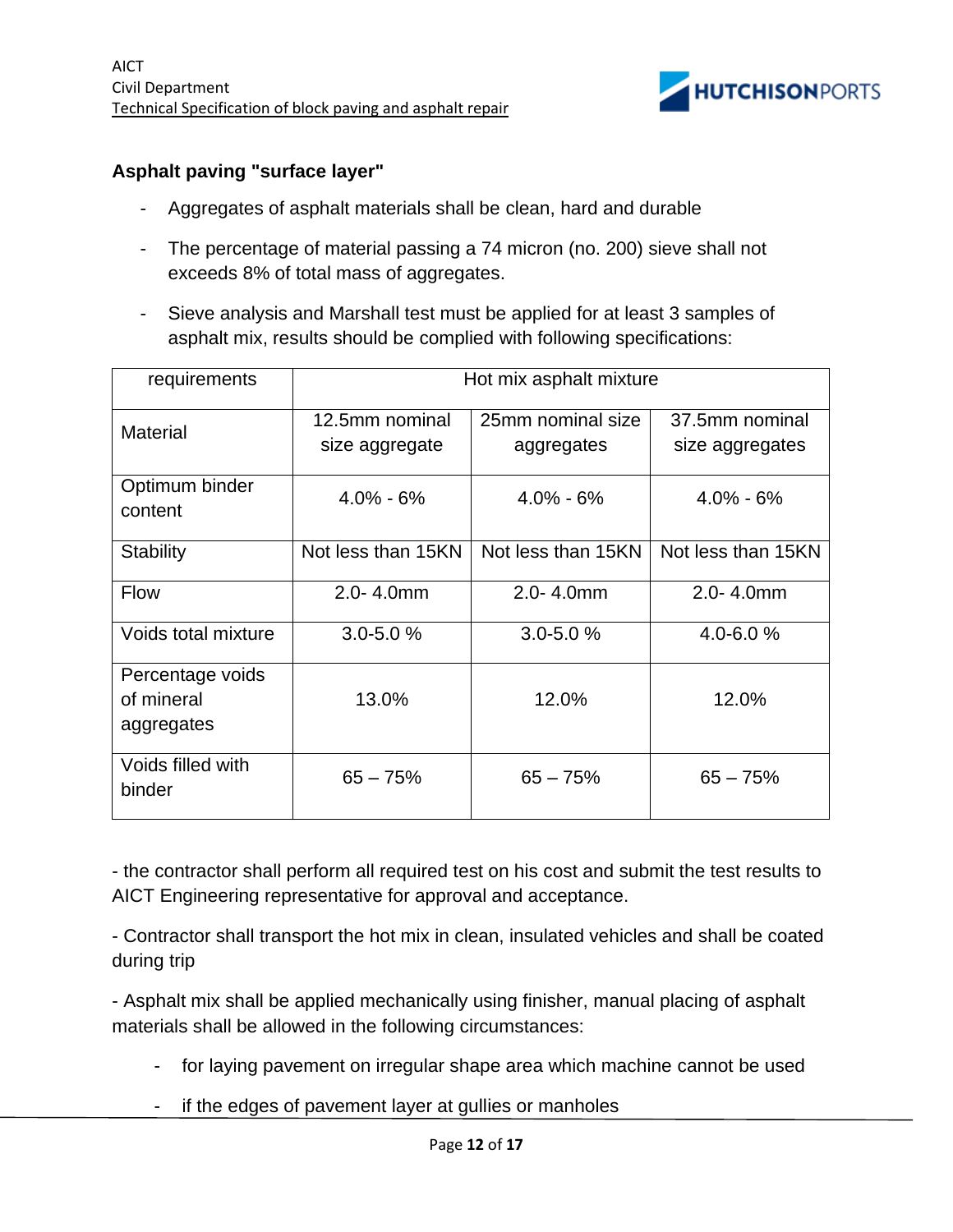

- Asphalt materials shall be laid and compacted in layers, which enable the specified thickness, levels and compaction to be achieved.
- Compaction shall be performed and completed immediately after asphalt lay to prevent mix temperature to fall below the min limit.
- Asphalt materials shall be rolled in longitudinal directions
- The Configuration

Thick aggregate ------------ not passes from sieve no 4 (4.75mm)

Thin aggregate ------------ passes from sieve no 4

Metal powder ------------ passes from sieve no 200 (74 micron)

Graduation requirements of the metal powder

| Sieve             | 30                 | $(0.3$ mm $)$ | 200       |
|-------------------|--------------------|---------------|-----------|
|                   | $(0.6 \text{ mm})$ | 50            | (0.075mm) |
| %Passes by weight | 100                | 100-95        | 100-70    |

#### **Graduation requirements of the total mix configuration**

1- for surface layer

| Sieve                   | 1.5" | 111 | .75" | 5"<br>ت | .375"  | 4         | 10    | 40      | 80    | 200   |
|-------------------------|------|-----|------|---------|--------|-----------|-------|---------|-------|-------|
| %Passes<br>by<br>weight | 100  | 100 | 100  | 100     | 100-80 | $75 - 55$ | 47-32 | $26-16$ | 18-10 | $10-$ |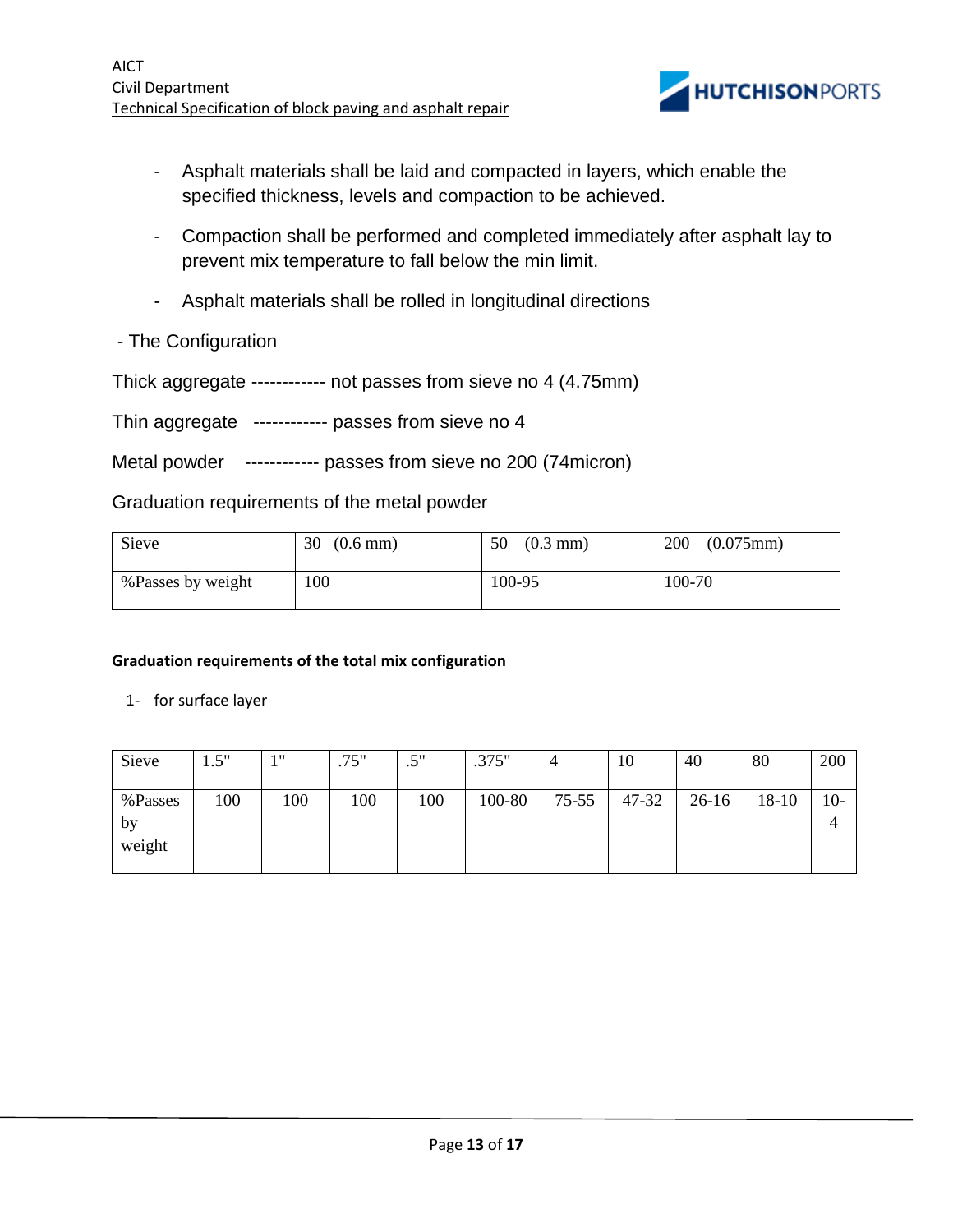

| <b>CHART 2: TRAFFIC CLASSIFICATION</b>                                                                                                                                                          |                                                      |                                |  |  |  |
|-------------------------------------------------------------------------------------------------------------------------------------------------------------------------------------------------|------------------------------------------------------|--------------------------------|--|--|--|
| <b>Type of Facility and Vehicle Types</b>                                                                                                                                                       | <b>Maximum Trucks per</b><br><b>Month (One Lane)</b> | <b>Traffic</b><br><b>Class</b> |  |  |  |
| Residential driveways, parking stalls, parking lots for autos<br>and pickup trucks. No regular truck traffic.                                                                                   | 0                                                    | Class <sub>1</sub>             |  |  |  |
| Residential streets without regular truck traffic or city buses;<br>traffic consisting of autos, home delivery trucks, trash<br>pickup, occasional moving vans, etc.                            | 60                                                   | Class <sub>2</sub>             |  |  |  |
| Collector streets, shopping center delivery lanes; up to 10<br>single-unit or 3-axle semi-trailer trucks per day or<br>equivalents; average gross weights should be less than legal<br>limit.   | 300                                                  | Class <sub>3</sub>             |  |  |  |
| Heavy trucks; up to 75 fully loaded 5-axle semi-trailer trucks<br>per day; equivalent trucks in this class may include loaded 3-<br>axle and 4-axle dump trucks, gross weights over 40,000 lbs. | 2.250                                                | Class 4                        |  |  |  |

| <b>TRAFFIC CLASS 4</b> |                   |                              |                     |                                            |                                        |                                            |  |  |  |
|------------------------|-------------------|------------------------------|---------------------|--------------------------------------------|----------------------------------------|--------------------------------------------|--|--|--|
|                        | Aggregate<br>Size | <b>Binder</b><br><b>Type</b> | Compaction<br>Level | <b>Minimum</b><br>Lift<br><b>Thickness</b> | Recomended<br>Lift<br><b>Thickness</b> | <b>Maximum</b><br>Lift<br><b>Thickness</b> |  |  |  |
| <b>Surface</b>         | $9.5 \text{ mm}$  | PG 64-22                     | 100 gyrations       | 1"                                         | 1.5"                                   | 1.5"                                       |  |  |  |
|                        | $9.5 \text{ mm}$  | PG 76-22                     | 100 gyrations       | 1"                                         | 1.5"                                   | 1.5"                                       |  |  |  |
|                        |                   |                              |                     |                                            |                                        |                                            |  |  |  |
|                        | 9.5 mm SMA        | PG 76-22                     | 100 gyrations       | 1"                                         | 1.5"                                   | 1.5"                                       |  |  |  |
|                        | 12.5 mm SMA       | PG 76-22                     | 100 gyrations       | 1.5"                                       | 2"                                     | 2"                                         |  |  |  |
| <b>Base</b>            | $19 \text{ mm}$   | PG 64-22                     | 75 gyrations        | 2"                                         | 3"                                     | 3"                                         |  |  |  |
|                        | $25 \text{ mm}$   | PG 64-22                     | 75 gyrations        | 3"                                         | 4"                                     | 5"                                         |  |  |  |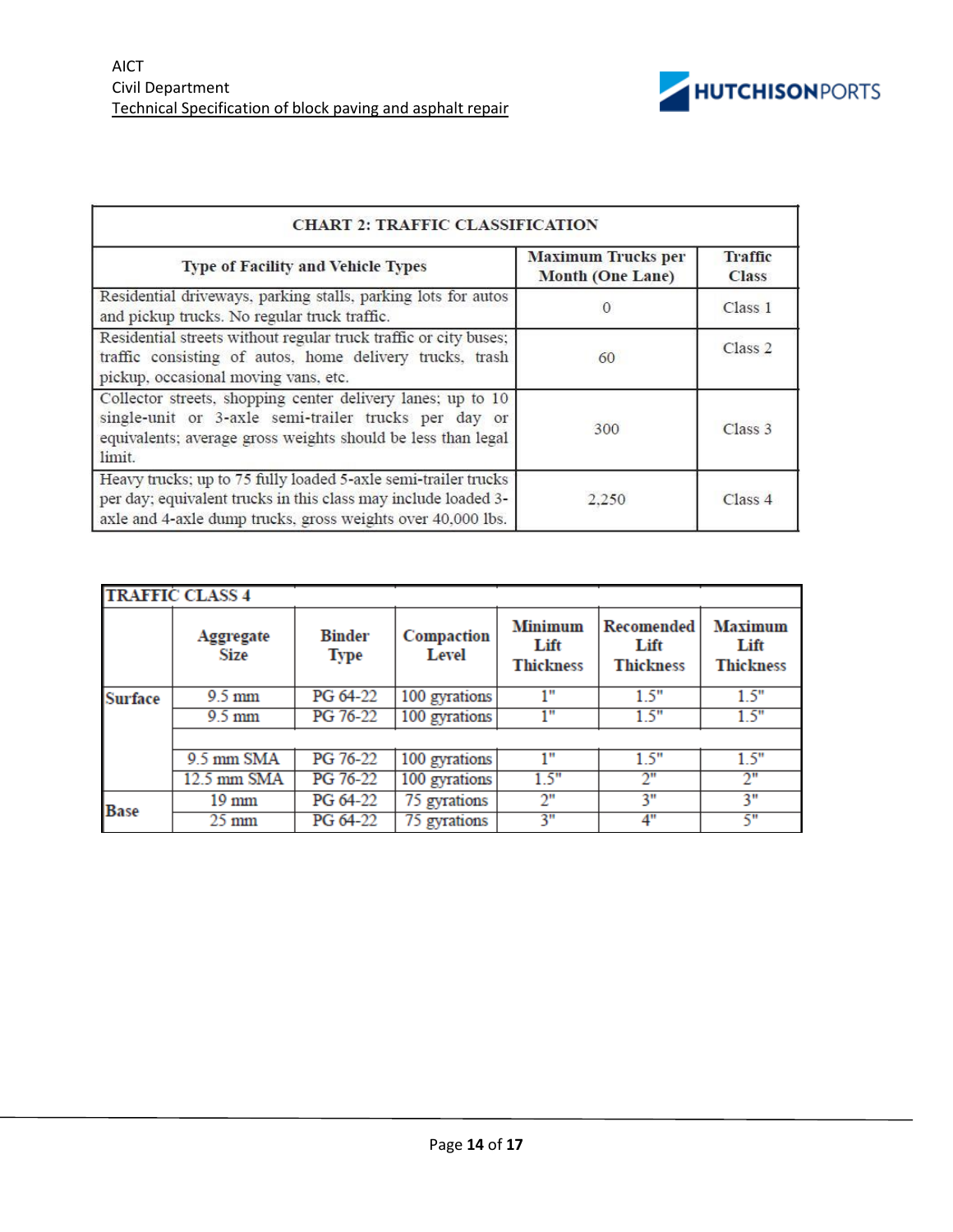

## **3. Conditions and terms**

- The Contractor shall submit for prior approval details of his proposed mixes (concrete, asphalt, base layer soil replacement, …etc.), including the proportions of all materials and intended compacting factor. He shall state a target mean strength and standard deviation to take account of the specified strengths and the requirements for works flexural strength and core tests.
- All above mentioned proposed mixes (concrete, asphalt, base layer soil replacement, …etc.) should be reviewed and approved from AICT accepted wellknown consultant.
- Contractor shall submit full detailed time frame for each area by working days for each task, after visit the site to inspect working areas dimensions & locations according to attached layouts to be able to exclude the duration of stoppage for bad weather or terminal operational conditions.
- Contractor method of statement and work procedures shall comply with all technical specifications and standards mentioned in these documents.
- Al mentioned quantities are **illustrated and estimated** quantities, actual quantities will be measured from site.
- All required tests of supplied materials shall be submitted to AICT engineer for approval or rejection
- It is not allowed under any conditions to apply any of base layers before receiving the tests results of the previous layer, any delays in work progress effected by delaying of test results will be contractor responsibility and discharged from his work duration
- Contractor shall submit list of the equipment he will use to perform the required repair works to be approved from AICT Civil Engineering Dept.
- Contractor shall submit the names of certified labs which will perform the required tests to AICT Civil Engineering Dept. for approval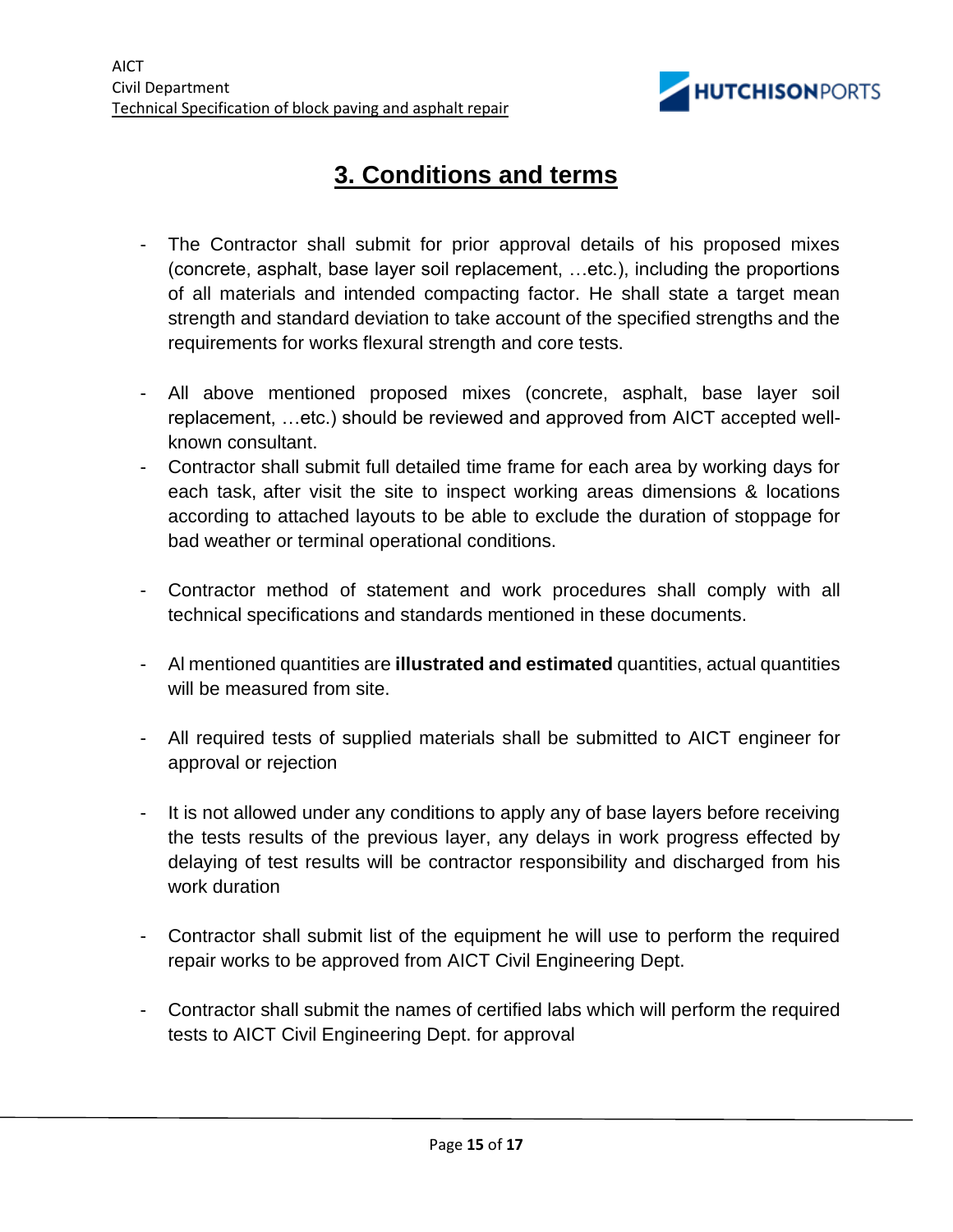

- AICT engineer has the rights to reject any supplied materials which is not comply with specifications and standards, contractor must remove these materials off the site on his cost and responsibility
- The Contractor to submit his commercial offer based on specifications mentioned before which is comply with Egyptian code or ASTM.
- Contractor shall submit a list of sub-contractor's names "if any" along with their experience in such similar jobs.
- All required works and tests should be done under supervision of AICT Civil Engineering Dept.
- Repair area's location can be changed according to AICT engineering representative as he can notify the contractor in writing for any changes could be performed.
- Any damage to any existing service caused by the Contractor's activities shall be immediately notified to AICT Representative, and the Contractor shall to his cost take immediate action to repair or reinstate the service
- If the area of repair works is urgently needed to be finished according to terminal operating condition, the contractor may be obligated to work at night or in official vacations to speed up the work progress with no extra payment.
- If any clashes between repair work and terminal operating the  $1<sup>st</sup>$  priority is to be for terminal operating.
- The contractor shall submit as-built drawings for all kinds of work either modified or constructed.
- The contractor shall transport all his materials using his equipment.
- Contractor may visit the site to take his necessary dimensions required or for any clarifications for his offers as the mentioned quantities are illustrated and esteemed quantities.